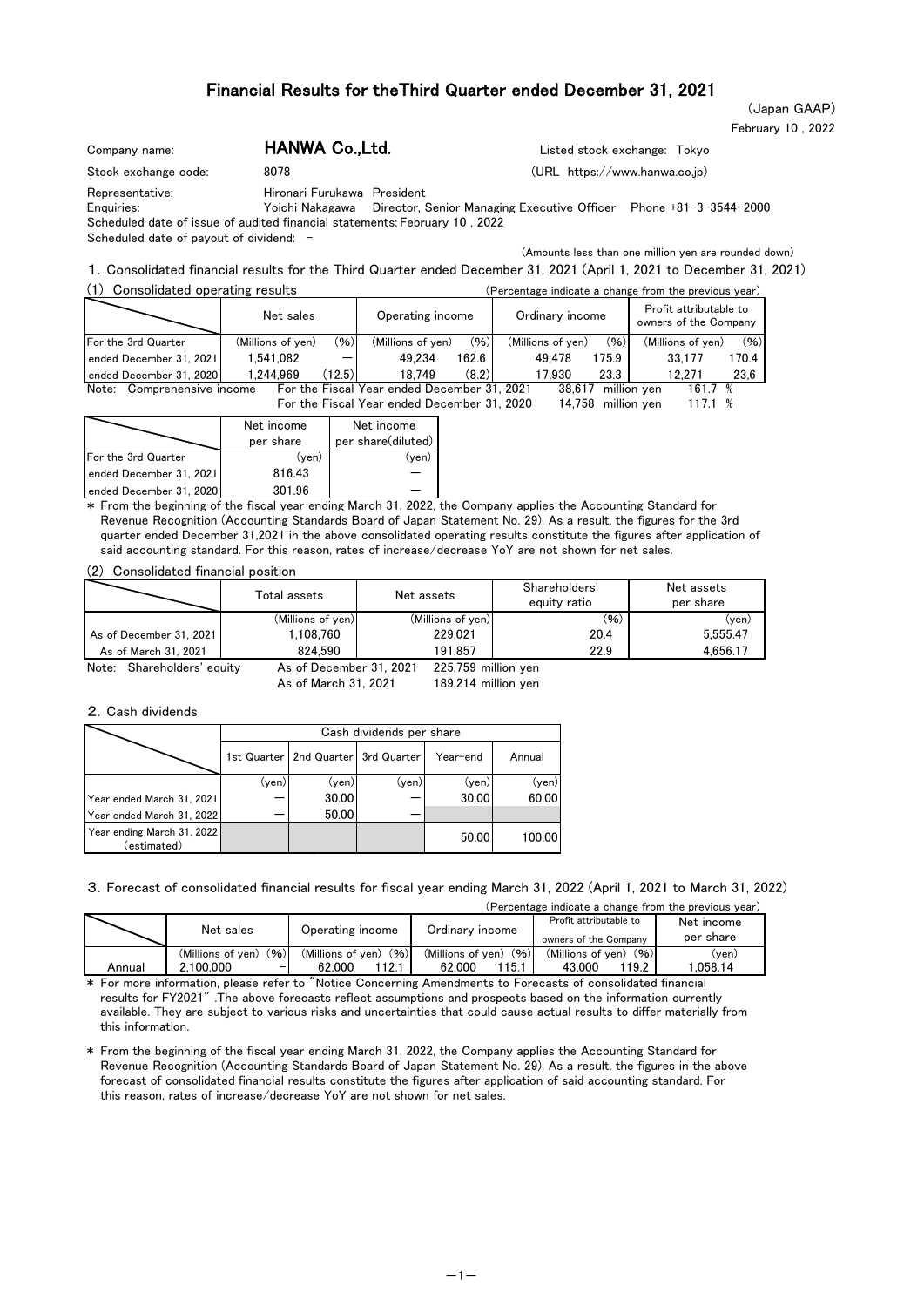## Financial Results for the Third Quarter ended December 31, 2021

# 《Consolidated Balance Sheets》

|                                                                                                 | (Amounts less than one million yen are rounded down)<br>Millions of ven |                   |  |  |  |  |
|-------------------------------------------------------------------------------------------------|-------------------------------------------------------------------------|-------------------|--|--|--|--|
|                                                                                                 | March 31, 2021                                                          | December 31, 2021 |  |  |  |  |
| Assets                                                                                          |                                                                         |                   |  |  |  |  |
| Current assets:                                                                                 |                                                                         |                   |  |  |  |  |
| Cash and deposits                                                                               | 50,907                                                                  | 36,826            |  |  |  |  |
| Trade notes and accounts receivable                                                             | 356,059                                                                 |                   |  |  |  |  |
| Trade notes, accounts receivable and contract assets<br>Electronically recorded monetary claims | 27,895                                                                  | 491.619<br>32,614 |  |  |  |  |
| Inventories                                                                                     | 127,378                                                                 | 218,130           |  |  |  |  |
| Other                                                                                           | 69,532                                                                  | 110,780           |  |  |  |  |
| Allowance for doubtful receivables                                                              | (1,679)                                                                 | (1, 467)          |  |  |  |  |
| Total current assets                                                                            | 630,093                                                                 | 888,503           |  |  |  |  |
| Fixed assets:                                                                                   |                                                                         |                   |  |  |  |  |
| Property and equipment;                                                                         |                                                                         |                   |  |  |  |  |
| Land                                                                                            | 34,457                                                                  | 34,673            |  |  |  |  |
| Others                                                                                          | 39,349                                                                  | 42,847            |  |  |  |  |
| Total property and equipment                                                                    | 73,806                                                                  | 77.520            |  |  |  |  |
| Intangible assets                                                                               | 7,893                                                                   | 9,953             |  |  |  |  |
| Investments and other assets;                                                                   |                                                                         |                   |  |  |  |  |
| Investment securities                                                                           | 72,472                                                                  | 79,623            |  |  |  |  |
| <b>Others</b>                                                                                   | 40,779                                                                  | 54,494            |  |  |  |  |
| Allowance for doubtful receivables                                                              | (454)                                                                   | (1,335)           |  |  |  |  |
| Total investments and other assets                                                              | 112,796                                                                 | 132,782           |  |  |  |  |
| Total fixed assets                                                                              | 194,497                                                                 | 220,256           |  |  |  |  |
| Total assets                                                                                    | 824,590                                                                 | 1.108.760         |  |  |  |  |
|                                                                                                 |                                                                         |                   |  |  |  |  |
| <b>Liabilities and Net Assets</b>                                                               |                                                                         |                   |  |  |  |  |
| <b>Current liabilities:</b>                                                                     |                                                                         |                   |  |  |  |  |
| Trade notes and accounts payable                                                                | 213,436                                                                 | 306,015           |  |  |  |  |
| Electronically record obligations                                                               | 21,772                                                                  | 32,741            |  |  |  |  |
| Short-term loans payable<br>Commercial paper                                                    | 65,859                                                                  | 138,493<br>60,000 |  |  |  |  |
| Current portion of bonds payable                                                                | 10,013                                                                  | 10,000            |  |  |  |  |
| Income taxes payable                                                                            | 6,985                                                                   | 10,139            |  |  |  |  |
| Accrued bonuses                                                                                 | 3,281                                                                   | 2,043             |  |  |  |  |
| Provision for product warranties                                                                | 324                                                                     | 223               |  |  |  |  |
| Others                                                                                          | 67,549                                                                  | 93,965            |  |  |  |  |
| Total current liabilities                                                                       | 389,222                                                                 | 653,623           |  |  |  |  |
|                                                                                                 |                                                                         |                   |  |  |  |  |
| Long-term liabilities;                                                                          |                                                                         |                   |  |  |  |  |
| Bonds payable                                                                                   | 30,000                                                                  | 20,000            |  |  |  |  |
| Long-term loans payable<br>Retirement benefits liabilities                                      | 193,999                                                                 | 181,920           |  |  |  |  |
| Others                                                                                          | 5,326<br>14,184                                                         | 5,441<br>18,752   |  |  |  |  |
| Total long-term liabilities                                                                     | 243,510                                                                 | 226,115           |  |  |  |  |
| <b>Total liabilities</b>                                                                        | 632,733                                                                 | 879,738           |  |  |  |  |
|                                                                                                 |                                                                         |                   |  |  |  |  |
| Net assets:                                                                                     |                                                                         |                   |  |  |  |  |
| Shareholders' equity:                                                                           |                                                                         |                   |  |  |  |  |
| Common stock                                                                                    | 45.651                                                                  | 45,651            |  |  |  |  |
| Retained earnings                                                                               | 137,825                                                                 | 169,584           |  |  |  |  |
| Treasury stock                                                                                  | (3,729)                                                                 | (3,729)           |  |  |  |  |
| Total shareholders' equity                                                                      | 179,747                                                                 | 211,506           |  |  |  |  |
| Accumulated other comprehensive income<br>Net unrealized holding gains on securities            |                                                                         |                   |  |  |  |  |
| Deferred hedge profit and loss                                                                  | 15,193<br>372                                                           | 16,773<br>(160)   |  |  |  |  |
| Land revaluation difference                                                                     | 3,191                                                                   | 3,191             |  |  |  |  |
| Foreign currency translation adjustments                                                        | (4,906)                                                                 | (1,748)           |  |  |  |  |
| Remeasurements of defined benefit plans                                                         | (4, 384)                                                                | (3,803)           |  |  |  |  |
| Total accumulated other comprehensive income                                                    | 9,467                                                                   | 14,252            |  |  |  |  |
| Minority interests                                                                              | 2,642                                                                   | 3,262             |  |  |  |  |
| Total net assets                                                                                | 191,857                                                                 | 229,021           |  |  |  |  |
| <u>Total liabilities and net assets</u>                                                         | 824,590                                                                 | 1,108,760         |  |  |  |  |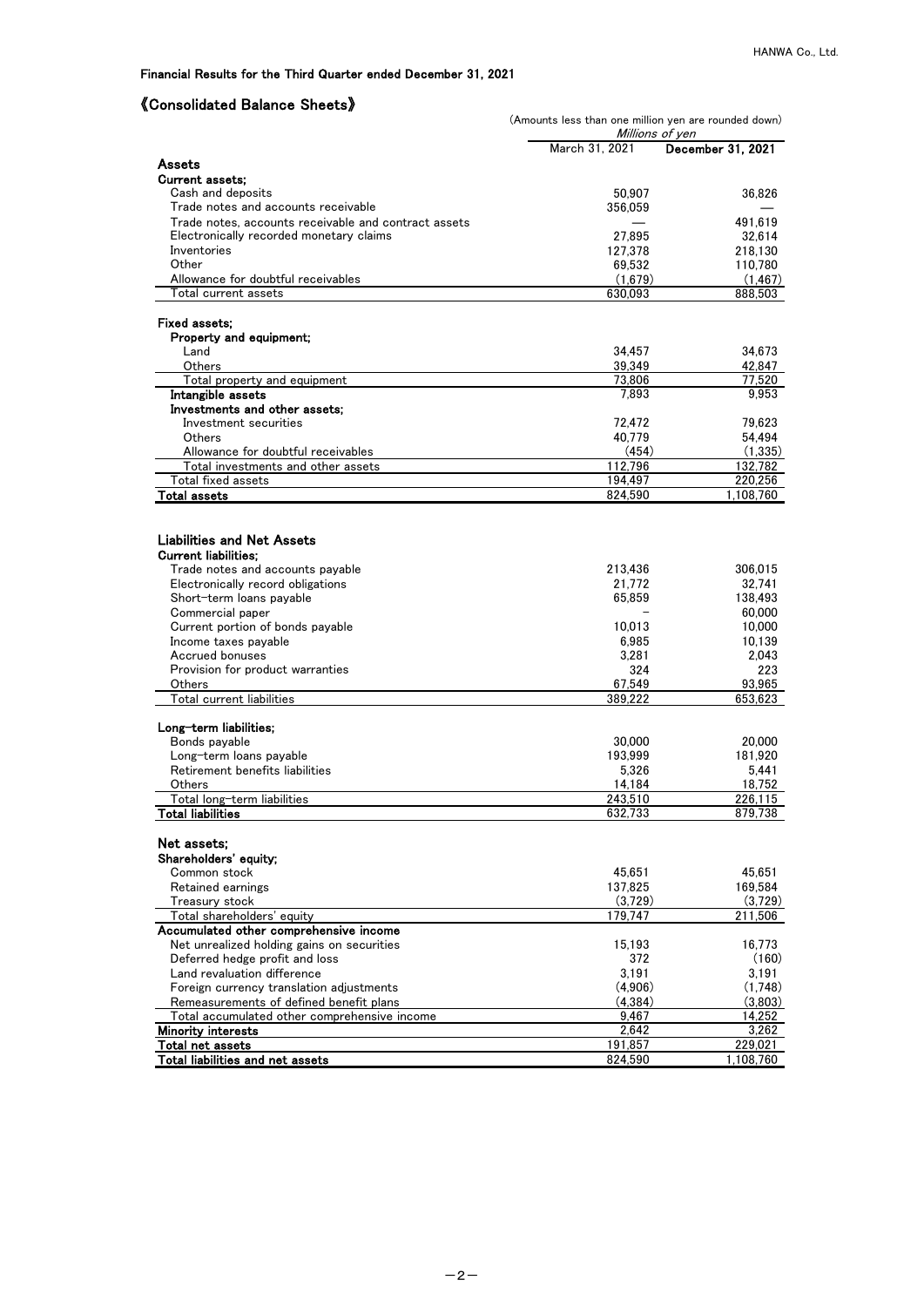### Financial Results for the Third Quarter ended December 31, 2021

#### 《Consolidated Statements of Income and Comprehensive Income》

(Amounts less than one million yen are rounded down)

|                                                               |                                        | Millions of yen                        |
|---------------------------------------------------------------|----------------------------------------|----------------------------------------|
|                                                               | 3rd Quarter ended<br>December 31, 2020 | 3rd Quarter ended<br>December 31, 2021 |
| Net sales                                                     | 1,244,969                              | 1,541,082                              |
| Cost of sales                                                 | 1,189,140                              | 1,450,578                              |
| Gross profit                                                  | 55.829                                 | 90.504                                 |
| Selling, general and administrative expenses                  | 37,080                                 | 41,269                                 |
| Operating income                                              | 18.749                                 | 49.234                                 |
| Other income:                                                 |                                        |                                        |
| Interest income                                               | 1.524                                  | 1.396                                  |
| Dividend income                                               | 1,622                                  | 1,498                                  |
| Equity in earnings of affiliates                              | 477                                    | 1.955                                  |
| Others                                                        | 1,107                                  | 1,106                                  |
| Total other income                                            | 4.731                                  | 5.957                                  |
| Other expenses;                                               |                                        |                                        |
| Interest expenses                                             | 2.880                                  | 2.872                                  |
| Foreign exchange loss                                         | 1.550                                  | 1.477                                  |
| Others                                                        | 1,118                                  | 1.364                                  |
| Total other expenses                                          | 5,550                                  | 5.714                                  |
| Ordinary income                                               | 17,930                                 | 49.478                                 |
| <b>Extraordinary income:</b>                                  |                                        |                                        |
| Gain on sale of property and equipment                        | 580                                    |                                        |
| Gain on sale of investment securities                         | 114                                    |                                        |
| Total extraordinary income                                    | 694                                    |                                        |
| Extraordinary loss:                                           |                                        |                                        |
| Loss on devaluation of investment securities                  |                                        | 1.170                                  |
| Provision of allowance for doubtful accounts of affiliates    | 148                                    | 106                                    |
| Total extraordinary loss                                      | 148                                    | 1.276                                  |
| Income before income taxes and minority interest              | 18,476                                 | 48,201                                 |
| Income taxes                                                  | 6.039                                  | 14.568                                 |
| Net income                                                    | 12,437                                 | 33,633                                 |
| Net income attributable to                                    |                                        |                                        |
| Owners of the parent                                          | 12,271                                 | 33.177                                 |
| Non-controlling interests                                     | 166                                    | 455                                    |
| <b>Other Comprehensive Income</b>                             |                                        |                                        |
| Valuation difference on available-for-sale securities         | 5.744                                  | 1,579                                  |
| Deferred hedge profit and loss                                | (856)                                  | (533)                                  |
| Foreign currency translation adjustments                      | (2.980)                                | 3.035                                  |
| Remeasurements of defined benefit plans                       | 593                                    | 574                                    |
| Share of other comprehensive income of entities accounted for | (181)                                  | 328                                    |
| using equity method                                           |                                        |                                        |
| Total other comprehensive Income                              | 2.320                                  | 4.984                                  |
| <b>Comprehensive Income</b>                                   | 14.758                                 | 38,617                                 |
| Comprehensive income attributable to:                         |                                        |                                        |
| Owners of the parent                                          | 14.741                                 | 37.962                                 |
| Non-controlling interests                                     | 16                                     | 654                                    |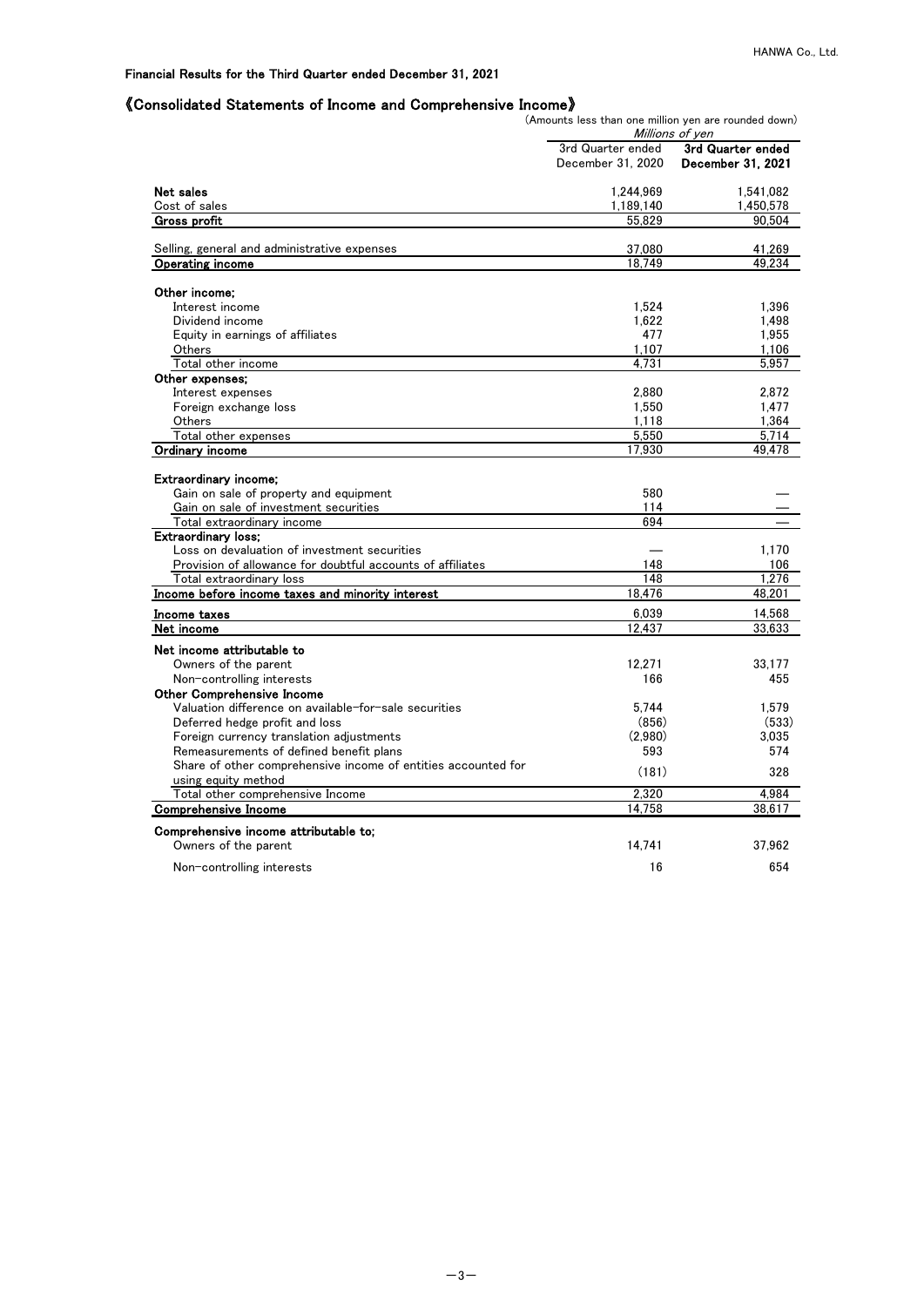(Amounts less than one million yen are rounded down)

#### Financial Results for the Third Quarter ended December 31, 2021

## 《Segment information》

Segment information by business category for the 3rd Quarter ended December 31, 2020 and 2021, is as follows:

| 3rd Quarter ended December 31, 2020<br>Millions of yen |                    |                  |                    |        |                                 |                                   |                 |        |           |              |                   |
|--------------------------------------------------------|--------------------|------------------|--------------------|--------|---------------------------------|-----------------------------------|-----------------|--------|-----------|--------------|-------------------|
|                                                        | Reportable segment |                  |                    |        |                                 |                                   |                 |        |           |              |                   |
|                                                        | Steel              | Primary<br>Metal | Metal<br>Recycling | Foods  | Energy<br>& Living<br>Materials | Overseas<br>sales<br>subsidiaries | $Sub-$<br>total | Other  | Total     | Adiustment   | Consoli-<br>dated |
| Net sales                                              |                    |                  |                    |        |                                 |                                   |                 |        |           |              |                   |
| Customers                                              | 640.407            | 161.602          | 54.593             | 79.520 | 124.168                         | 123.039                           | .183.331        | 61.637 | 1.244.969 |              | 1.244.969         |
| Inter-segment                                          | 8.230              | 2.123            | .291               | 484    | 5.140                           | 22.501                            | 39.771          | 2.169  | 41.941    | (41.941)     |                   |
| Total                                                  | 648.637            | 163.726          | 55.885             | 80,005 | 129.308                         | 145.540                           | .223.103        | 63.807 | 1,286,910 | $(41.941)$ 1 | 1.244.969         |
| Segment income                                         | 1.454              | 3.256            | 379                | 1.710  | 4.375                           | 947                               | 22.124          | 453    | 22.578    | (4,648)      | 17,930            |

#### **3rd Quarter ended December 31, 2021** Millions of yen

|                |              |                  |                    | Reportable segment |                                 |                                   |                 |        |                  |            |                      |
|----------------|--------------|------------------|--------------------|--------------------|---------------------------------|-----------------------------------|-----------------|--------|------------------|------------|----------------------|
|                | <b>Steel</b> | Primary<br>Metal | Metal<br>Recycling | Foods              | Energy<br>& Living<br>Materials | Overseas<br>sales<br>subsidiaries | $Sub-$<br>total | Other  | Total            | Adiustment | Consoli-<br>dated    |
| Net sales      |              |                  |                    |                    |                                 |                                   |                 |        |                  |            |                      |
| Customers      | 703.816      | 138.100          | 94.345             | 90.133             | 196.733                         | 230.298                           | .453.428        |        | 87.654 1.541.082 |            | 1.541.082            |
| Inter-segment  | 18.710       | 4.943            | 2.658              | .485               | 7.304                           | 12.804                            | 47.907          | 2.297  | 50.205           | (50.205)   |                      |
| Total          | 722.527      | 143.043          | 97.003             | 91.619             | 204.037                         | 243.103                           | .501.335        | 89.952 | 1.591.288        |            | $(50.205)$ 1,541,082 |
| Segment income | 28.451       | 5.863            | 4.118              | 2.968              | 4.775                           | 4.899                             | 51.076          | 2.279  | 53.356           | (3,878)    | 49.478               |

Notes:

1. "Other" comprises businesses that are not included in reportable segments, such as lumber section and machinery section.

2. Adjustments for segment income include inter-segment elimination and Group costs that have not been distributed to reportable segments. These group costs consist mainly of expenses of administrative departments.

3. Segment income or loss is adjusted between ordinary income on the consolidated statements of income and comprehensive income. 4. Since the 1st Quarter of the fiscal year 2021, the Company has changed its method of classification of business segments, integrating a part of the Steel business into the Primary Metal business. The classification change also applies to segment information for the 3rd quarter of the previous fiscal year.

5. From the beginning of the fiscal year ending March 31, 2022, the Company applies the Accounting Standard for Revenue Recognition (Accounting Standards Board of Japan Statement No. 29). For this reason, we change the method of calculating revenue for business segments as well.

As a result of this change, compared to the previous method, net sales for the 3rd quarter of this fiscal year decreased by 159,276 million yen in the Steel segment, 195,042 million yen in the Primary metal segment, 617 million yen in the Metal recycling segment, 87 million yen in the Foods segment, 424 million yen in the Energy & Living Materials segment, 32,787 million yen in overseas sales subsidiaries and decreased 1,304 million yen in the Other segment. In addition, segment income in the Steel segment increased by 1,837 million yen.